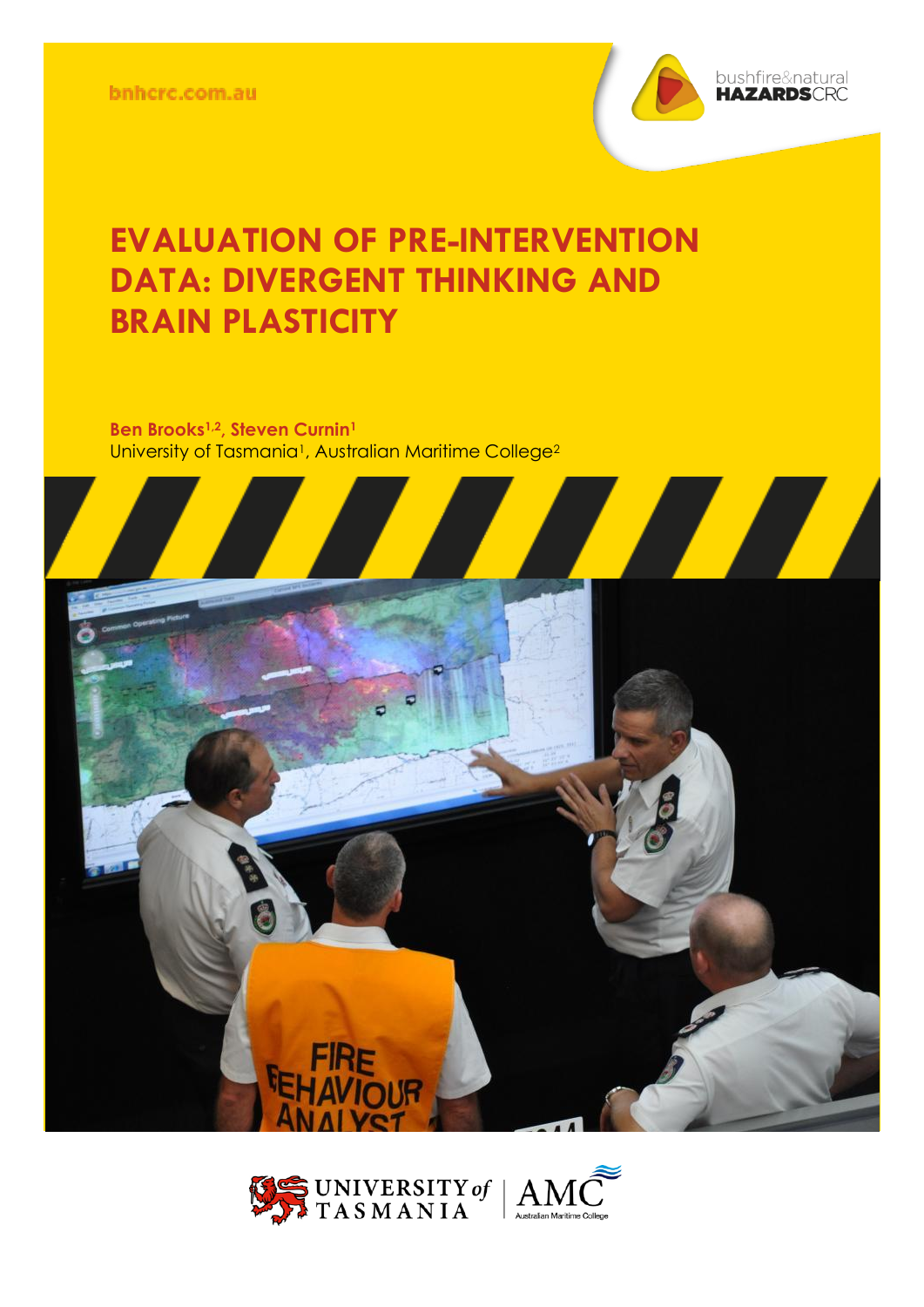

| Version        | <b>Release history</b>      | Date       |
|----------------|-----------------------------|------------|
| 1 <sub>0</sub> | Initial release of document | 15/08/2019 |



Department of Industry, **Innovation and Science** 

**Business** Cooperative Research Centres Programme

All material in this document, except as identified below, is licensed under the Creative Commons Attribution-Non-Commercial 4.0 International Licence.

Material not licensed under the Creative Commons licence:

- Department of Industry, Innovation and Science logo Cooperative Research Centres Programme logo
- Bushfire and Natural Hazards CRC logo
- All other logos
- All photographs, graphics and figures

All content not licenced under the Creative Commons licence is all rights reserved. Permission must be sought from the copyright owner to use this material.



#### **Disclaimer:**

The University of Tasmania, Australian Maritime College and the Bushfire and Natural Hazards CRC advise that the information contained in this publication comprises general statements based on scientific research. The reader is advised and needs to be aware that such information may be incomplete or unable to be used in any specific situation. No reliance or actions must therefore be made on that information without seeking prior expert professional, scientific and<br>technical advice. To the extent permitted by law, the University of Tasmania,<br>Australian Maritime College and the Bushfire and Natural Hazards C consequences, including but not limited to all losses, damages, costs, expenses and any other compensation, arising directly or indirectly from using this publication (in part or in whole) and any information or material contained in it.

**Publisher:**

Bushfire and Natural Hazards CRC

August 2019

Citation: Brooks, B & Curnin, S 2019, *Evaluation of pre-intervention data: divergent thinking and brain plasticity*, Melbourne, Australia, Bushfire and Natural Hazards CRC

Cover: Source: NSW RFS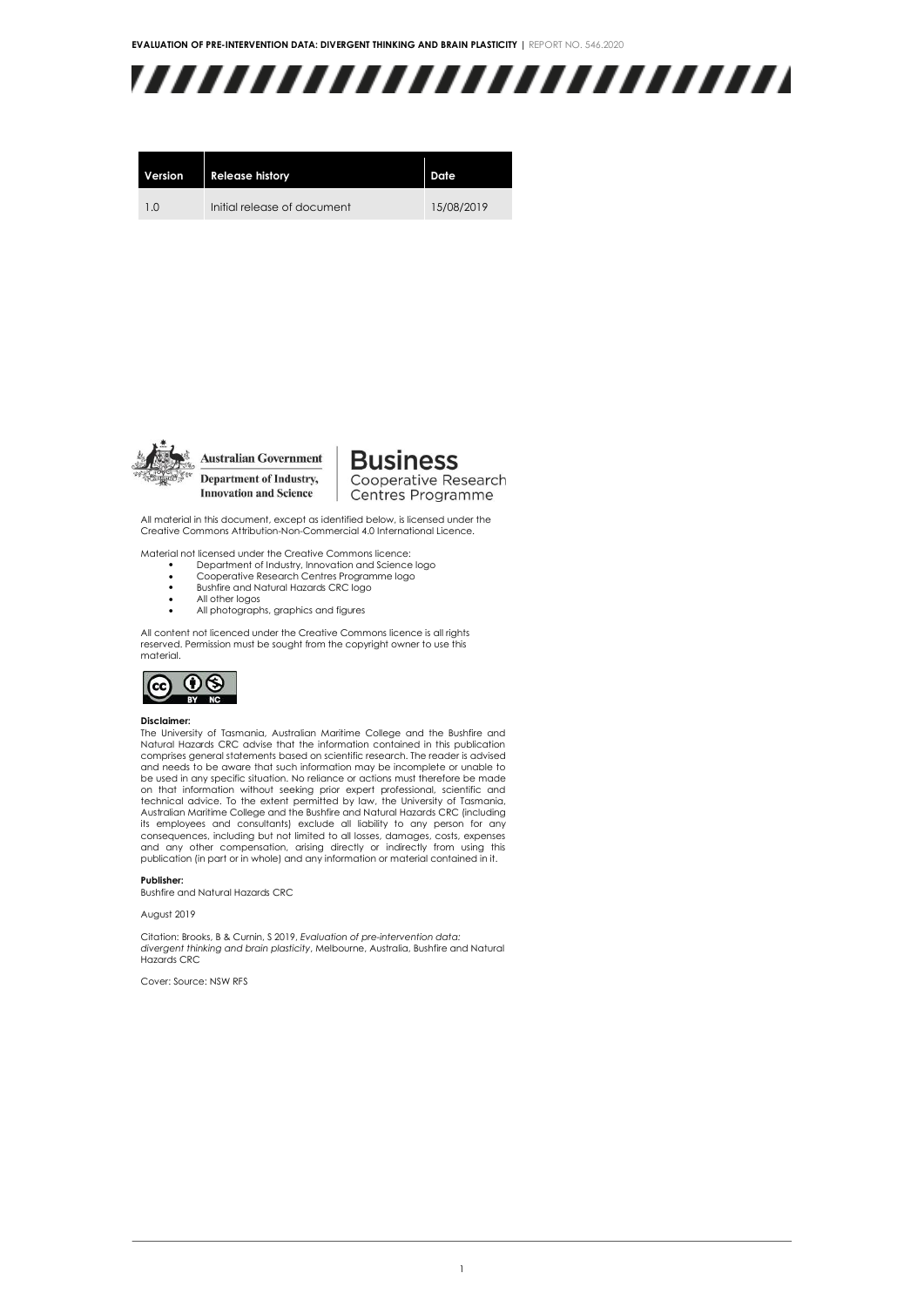

### **TABLE OF CONTENTS**

| <b>SUMMARY</b>                                                       | 3       |
|----------------------------------------------------------------------|---------|
| <b>INTRODUCTION</b>                                                  | 4       |
| Developing divergent thinking and creativity in emergency management | 4       |
| Creativity                                                           | 4       |
| Divergent thinking                                                   | 4       |
| Linking creativity and decision-making                               | 5       |
| Options analysis                                                     | 6       |
| <b>METHOD</b>                                                        | 8       |
| Preliminary workshops                                                | 8       |
| Outline of training intervention                                     | 8       |
| Summary of discex #1                                                 | 9       |
| Summary of discex #2                                                 | 9       |
| Participants and measurement                                         | 9       |
| Norm referenced measures                                             | 10      |
| <b>RESULTS</b>                                                       | 11      |
| <b>DISCUSSION AND CONCLUSIONS</b>                                    | $12 \,$ |
| <b>REFERENCES</b>                                                    | 14      |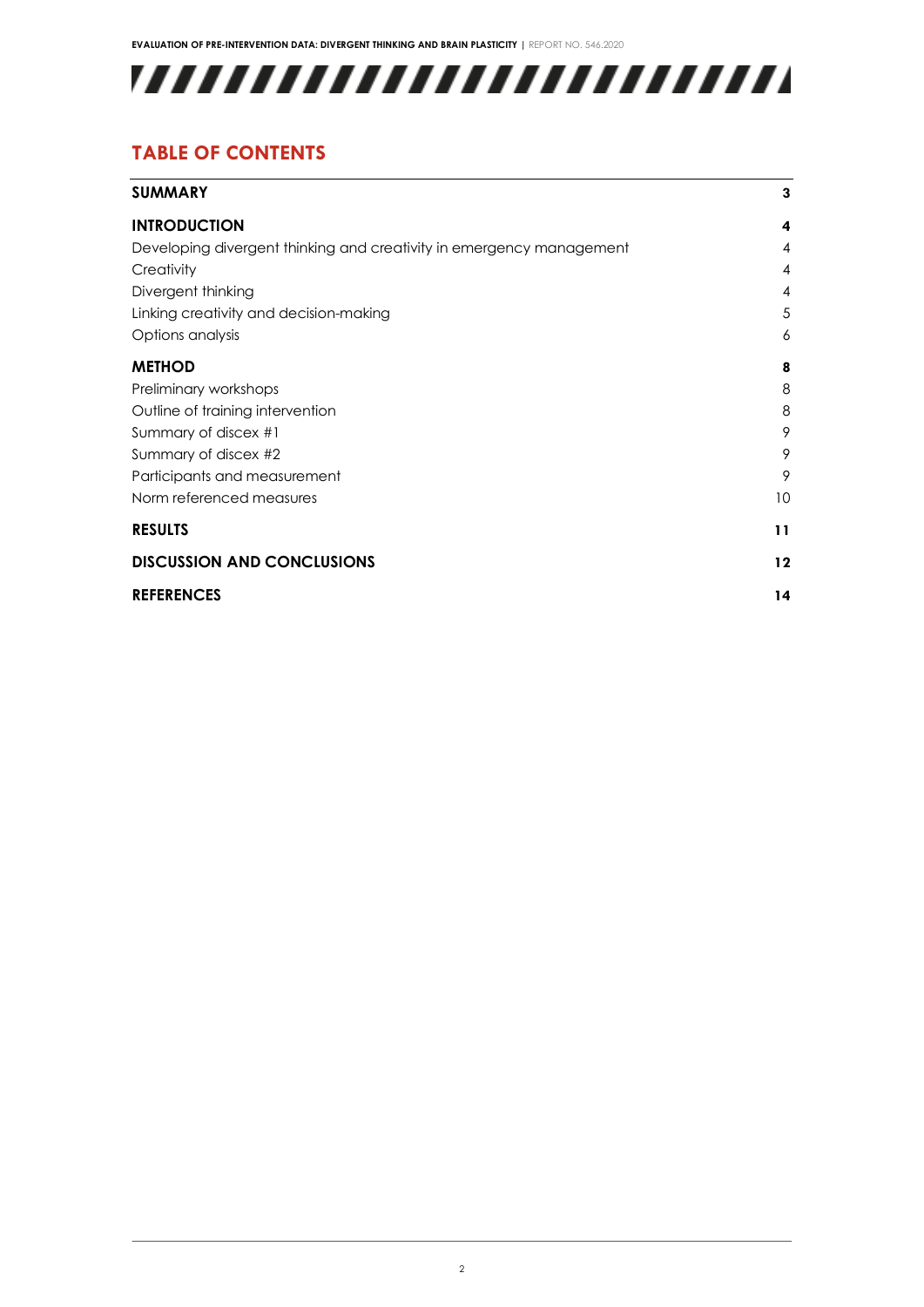## ,,,,,,,,,,,,,,,,,,,,,,,,,,

### <span id="page-3-0"></span>**SUMMARY**

The 'new normal' includes larger, more complex incidents. This suggests that leaders will need to think outside the box and use of higher cognitive skills such as creativity that includes divergent thinking, to respond and recover from these incidents. Processes in creativity include thinking skills that are conducive to taking new perspectives on problems, pivoting among different ideas, thinking broadly, and making unusual associations.

This document identifies the empirical results from a series of workshops conducted with end-users to identify if a method for developing creative skills and specifically divergent thinking, led to teams being more creative in the development of options analyses.

Results indicate that teams scored significantly higher on a creativity scale after being taught the methods to enhance their creativity.

The improvement can be traced to improvements in the criteria of fluency (the number of options) and elaboration (embellishment of the information provided). Teams did not demonstrate evidence of the other two criteria for creativity (flexibility in the use of the intelligence provided and originality). Consideration of how to build flexibility and originality into the existing method will drive the next iteration, which will be translated into research utilisation products over the remaining time of the project.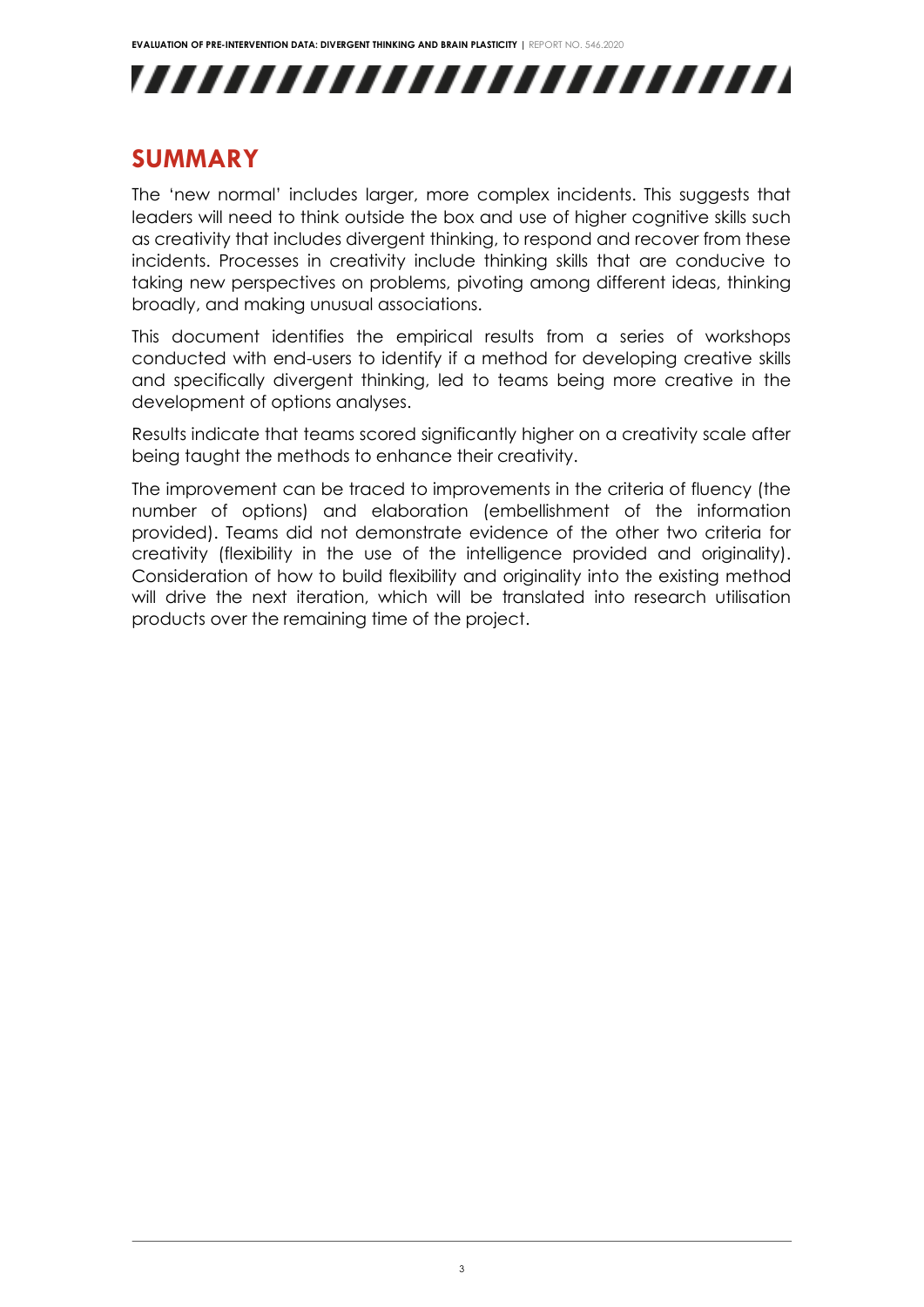## <span id="page-4-1"></span><span id="page-4-0"></span>**INTRODUCTION**

#### **DEVELOPING DIVERGENT THINKING AND CREATIVITY IN EMERGENCY MANAGEMENT**

In recent times one of the most significant changes in capability has been for emergency services to embrace human factors. Contributing to this, our previous research agenda has explored cognition in the context of decision making, developing training and aide memoires to support personnel in areas such as the management of cognitive biases and maintenance of situational awareness. The research supporting this work identified other problems around developing options analysis and predicting consequences for out-of-scale events. This has led our end users to ask how we can prepare our future leaders for the new norm? For human factors to adapt and remain relevant in this changing environment, the simple answer is we need to build new human capabilities.

The future will demand leaders to think outside the box and use of higher cognitive skills such as creativity and divergent thinking. Processes in creativity include thinking skills that are conducive to taking new perspectives on problems, pivoting among different ideas, thinking broadly, and making unusual associations.

#### <span id="page-4-2"></span>**CREATIVITY**

Research on creativity has its origins in psychology where a need for empirical work on this topic was initially identified (Guilford, 1950). Subsequent research focused on identifying the traits of creativity and understanding the creative process (Hennessey, 2010). However, this early research concentrated specifically on the individual and assessing their creativity (Torrance, 1966). Later, empirical research expanded from exclusively investigating individuals and started exploring why some groups are more effective than others. This research focussed on creativity as an outcome of teamwork (Hackman & Morris, 1975). Researchers that referred to creativity as an outcome product or a service invariably conducted research on teams within an organisational environment (Amabile, Conti, Coon, Lazenby, & Herron, 1996). In organisational contexts, creative solutions may be expressed in both tangible and intangible forms such as strategies and ideas (Oldham & Cummings, 1996; Woodman, Sawyer, & Griffin, 1993). This marks a shift in creativity research that was historically confined to psychology and then branched into management and organisational studies. In the latter disciplines, creativity can be defined as the development of novel and useful ideas in any domain (Amabile et al., 1996).

#### <span id="page-4-3"></span>**DIVERGENT THINKING**

Much of what we understand about creativity, particularly in how we measure it, has come from studying divergent thinking. "Divergent thinking is clearly the backbone of creativity assessment and has held this position for many decades" (Kaufman, Plucker, & Baer, 2008).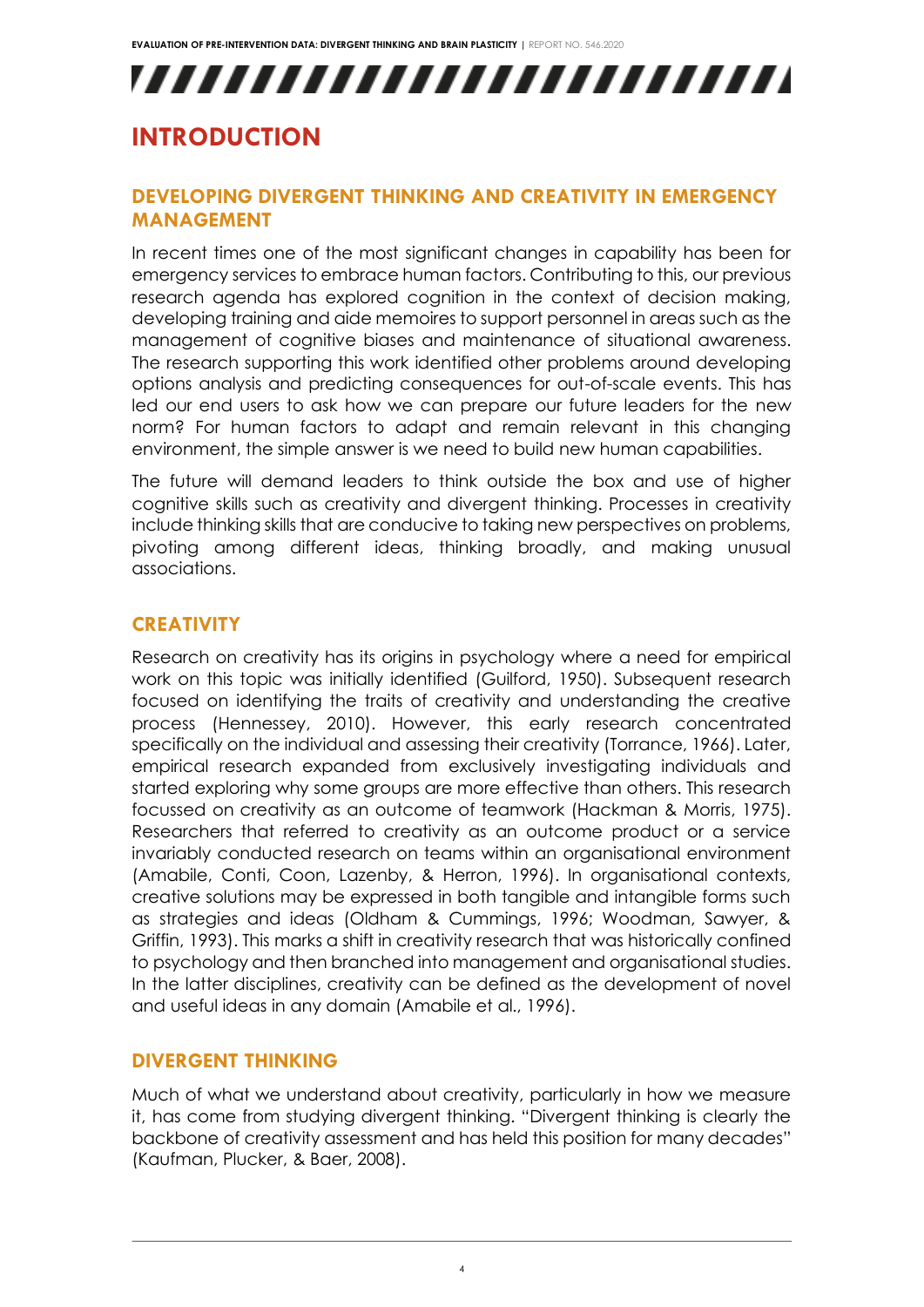Divergent thinking can be defined as cognitive thought that leads in various directions which is to suggest that it does not intend to converge on one correct answer but diverges to a range of possible answers. Four aspects of divergent thinking are frequently measured, which is therefore a more complex phenomenon than Sommer and Pearson's (2007) articulation of creativity in decision making. Given divergent thinking is a sub-set of creativity this tends to suggest Sommer and Pearson's definition of a creative decision is too simplistic.

- 1. *Fluency* The number of responses to a particular stimulus.
- 2. *Originality* The uniqueness of the responses.

3. *Flexibility* – The number and uniqueness of the categories of response, adapting and changing the meaning, use or interpretation of something.

4. *Elaboration* – Extending or adding detail to the responses.

The dominant test of divergent thinking is the Torrance Tests of Creative Thinking (TTCT) that is "by far the most commonly used test of divergent thinking and continues to enjoy widespread international use" (Kaufman et al., 2008) (p.25).

#### <span id="page-5-0"></span>**LINKING CREATIVITY AND DECISION-MAKING**

A creative decision can be defined as "a decision that is both a novel contribution and of value to a decision context. A novel decision is unusual, uncommon, unconventional or unique from past decisions and reflects responses to new or unique choices for solving a problem in a crisis. In regard to crisis management, a valuable or effective decision occurs when potential crises are averted or when key stakeholders believe that the short- and long-term successes of crisis management efforts have outweighed the failures" (Sommer & Pearson, 2007) p.1236.

Sommer and Pearson (2007) argue that novelty and value are complementary but separate characteristics, and both must be present for creativity to occur in a crisis context. This is borne out by a logical examination of those characteristics individually. Training pigeons to carry water balloons is a novel option which is nonetheless of little value to fighting a wildfire. Solutions that are of high-value but not novel have presumably already been evaluated and either implemented or discarded – and is how an individual or team came to the need for a creative solution.

This project seeks to improve creativity in decision making in the context of emergency management. The aim is to identify when and how this type of thinking or decision-making "style" might be appropriate and therefore what knowledge, skills and processes might be necessary to develop in a cohort of decision makers. As particular 'styles' are appropriate in different situations, the effective emergency management decision-maker is one who knows when and where to use a particular style. Psychologists refer to the skill of being able to identify the appropriate decision style 'meta-cognition' – or thinking about their 'thinking'. It is also likely that meta-cognitive thinking requires a degree of neural plasticity on the part of the individual. In the table below we link the focus area of this document (creative thinking and divergent thinking skills) with key aspects of brain plasticity.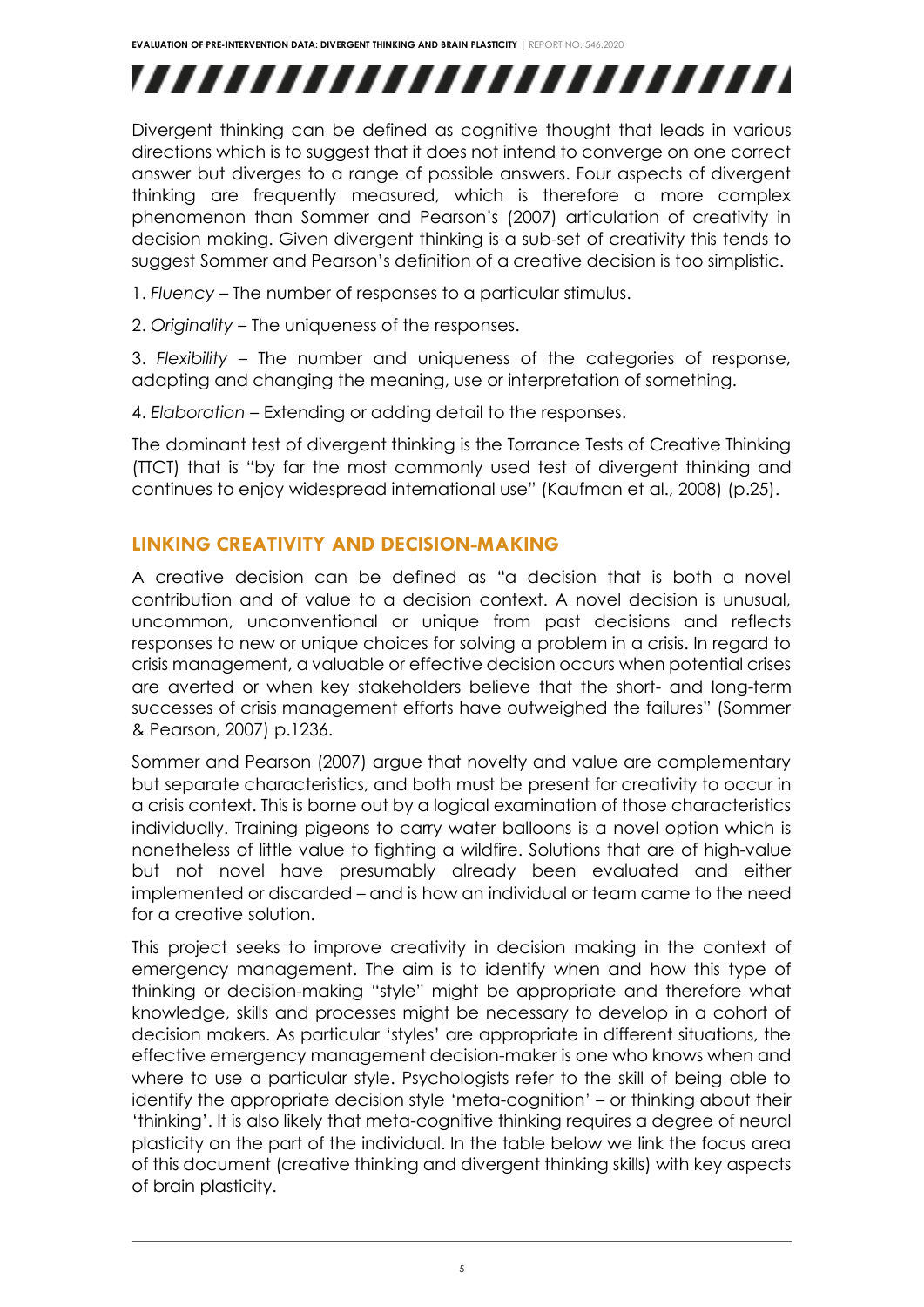

| <b>Possible training</b>                                     | <b>Aspect of Brain</b>                                                                                                                                                 | <b>Associated Cognitive</b>                                                                                                                                                                                     | <b>Application in EM</b>                                                                               |
|--------------------------------------------------------------|------------------------------------------------------------------------------------------------------------------------------------------------------------------------|-----------------------------------------------------------------------------------------------------------------------------------------------------------------------------------------------------------------|--------------------------------------------------------------------------------------------------------|
| approach                                                     | Plasticity                                                                                                                                                             | <b>Effect</b>                                                                                                                                                                                                   |                                                                                                        |
| <b>Teaching creativity and</b><br>divergent thinking skills. | Greater cerebral blood flow.<br>functional connections and<br>structural plasticity<br>associated with regions of the<br>brain that deal with<br>reasoning and memory. | Divergent thinking<br>facilitated; various types of<br>reasoning (associated with<br>causes, effects, elaboration<br>and novel use of<br>objects/assets). Improved<br>capacity for meta-cognitive<br>awareness. | Being more creative in<br>novel situations;<br>improved ability to<br>reason in difficult<br>contexts. |



Figure 1: Linking Divergent and Convergent Thinking in Emergency Management

### <span id="page-6-0"></span>**OPTIONS ANALYSIS**

The development of options in response to an emergency or crisis has been targeted as one of the most significant opportunities for personnel to use creative thinking strategies. When options are narrowly articulated this has the subsequent effect of attention tunnelling – focusing the team around that individual or set of options. Often a single option (applying the heuristics of 'take the first' or 'take the best') is articulated. This can see teams compromised when the situation changes, and the option chosen becomes non-viable.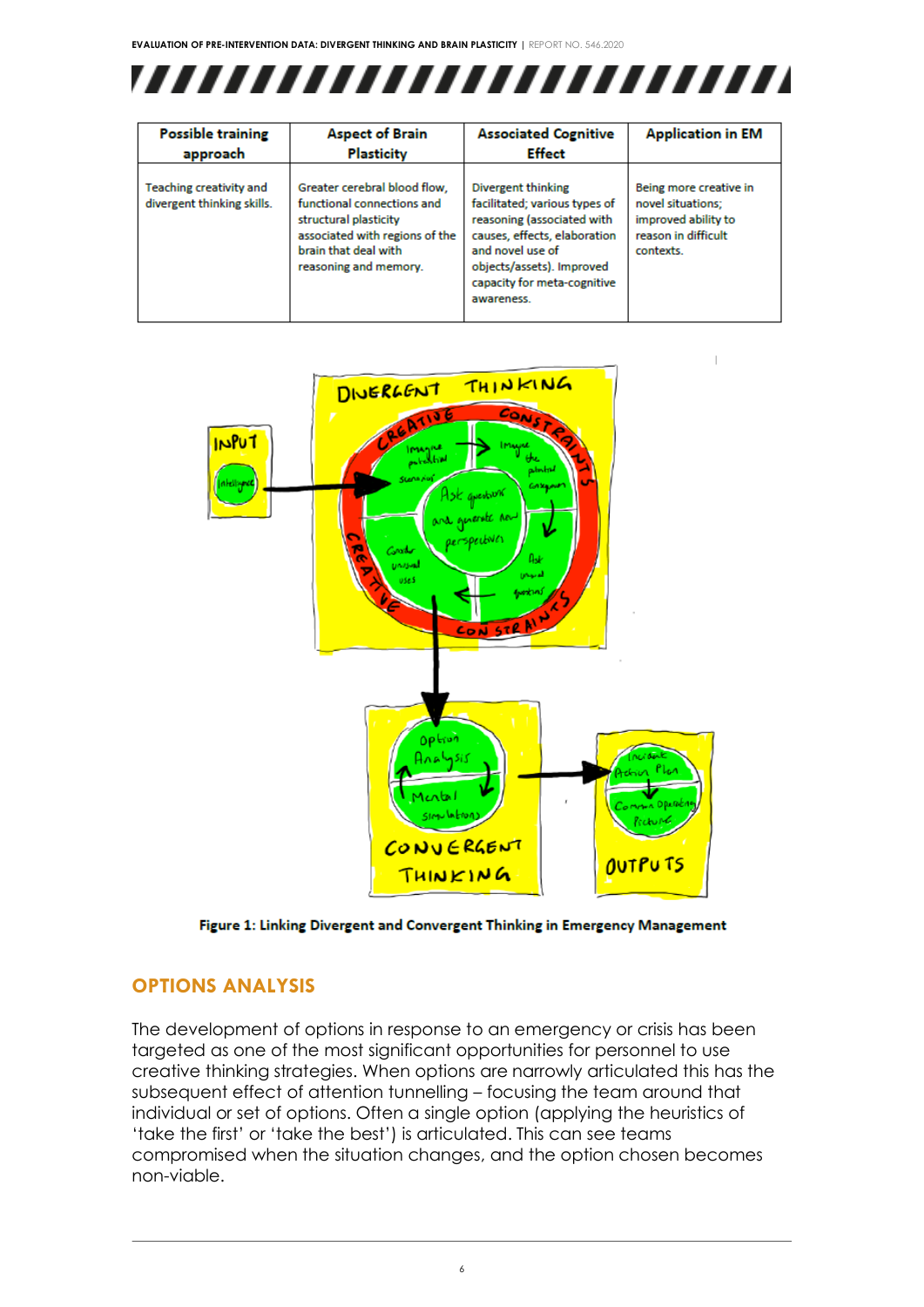

Figure 1 is a summary of our thinking about how these concepts connect and describes the process taught in the second educational session of the workshop/intervention. There must be some initial information or intelligence to work with, and this serves as an input into the divergent thinking process. That process is driven by the key constructs described earlier, but also occurs within a set of constraints that relate to the assets at the disposal of the team and the context in which they must be deployed. After thinking divergently about possibilities the results need to be refined through mental simulation to converge on a series of options. These options become embedded in the Incident Action Plan and integrated within the Common Operating Picture.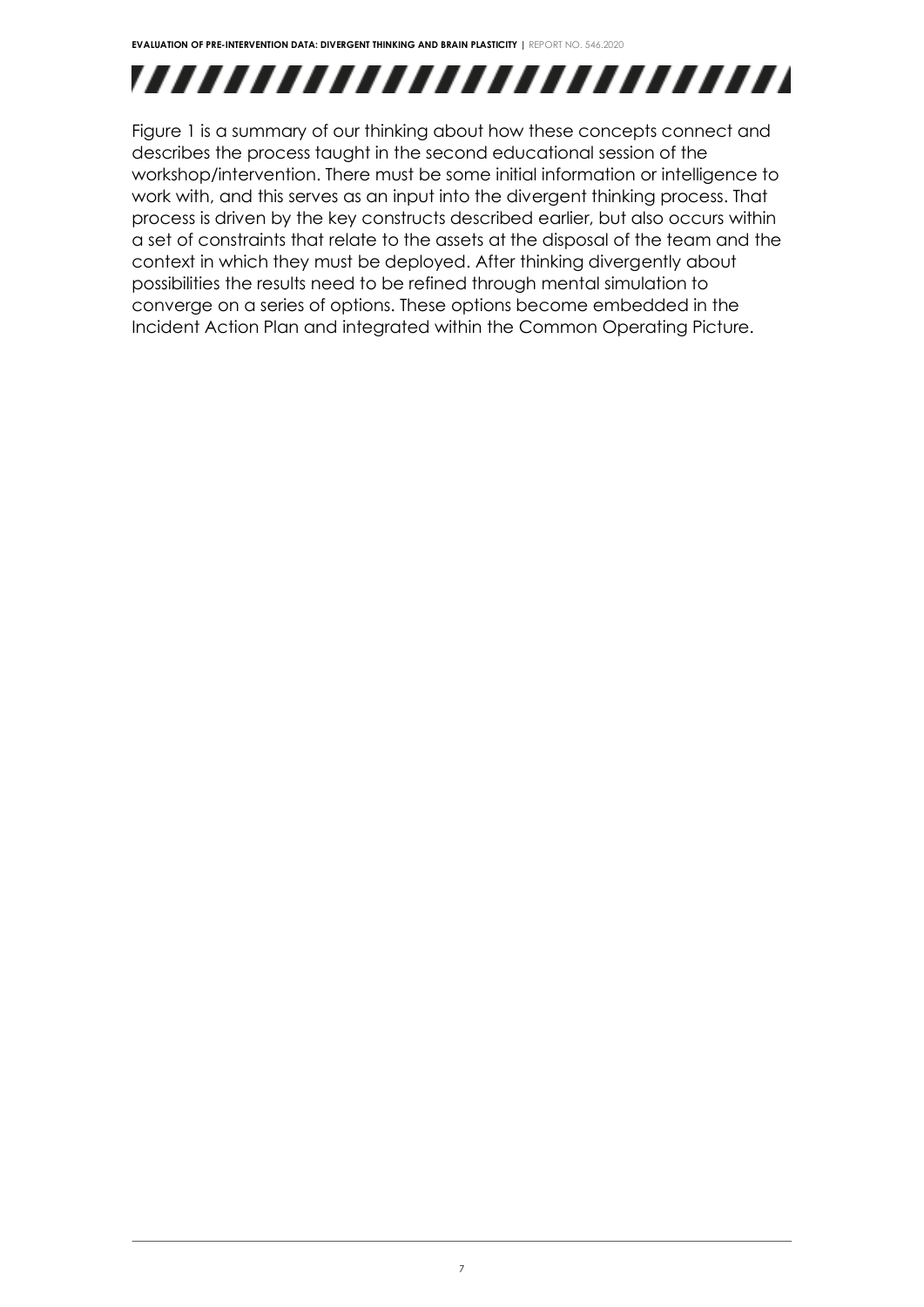# ,,,,,,,,,,,,,,,,,,,,,,,,,,

### <span id="page-8-1"></span><span id="page-8-0"></span>**METHOD**

### **PRELIMINARY WORKSHOPS**

A total of four workshops were conducted with our end users. The first workshop was the pilot and conducted with Tasmanian Fire Service, Tasmanian State Emergency Service and Tasmania Police in Hobart. The second workshop was conducted with the Australian Red Cross in Melbourne and was used to further develop and improve the training intervention and improve the method for assessing the creativity of the options analysis. Improvements were also made to the content, the timing, discussion exercise descriptions and instructions were standardised. Following this development phase, the third and fourth workshops were conducted over 2-days with personnel from NSW Fire and Rescue, NSW Rural Fire Service, NSW State Emergency Service and NSW Police Force.

The exercises were also taken out of the standard operational realm of the participants in order to minimise the likelihood that the participants would 'go tactical' and respond intuitively or following the rule-based logic of their organisation.

### <span id="page-8-2"></span>**OUTLINE OF TRAINING INTERVENTION**

The aim of the training intervention was to identify whether it was possible to increase the level of creative output in an options analysis by teaching participants to use a methods that promote creativity. The structure of the day included:

• An introductory presentation on decision-making,

• A 2 hour educational session that explored key decision-making concepts including cognitive bias, situational awareness, psychological safety and the use of the Individual and Team Coping Concept (The Coping Ugly Framework).

• A 30-minute discussion exercise (DISCEX #1) and 15-minute debrief.

• A 2 hour educational session that explored the nature of creativity and the links between divergent and convergent thinking in emergency management, using the concepts identified above.

• A subsequent 30-minute discussion exercise (DISCEX #2) and 15-minute debrief.

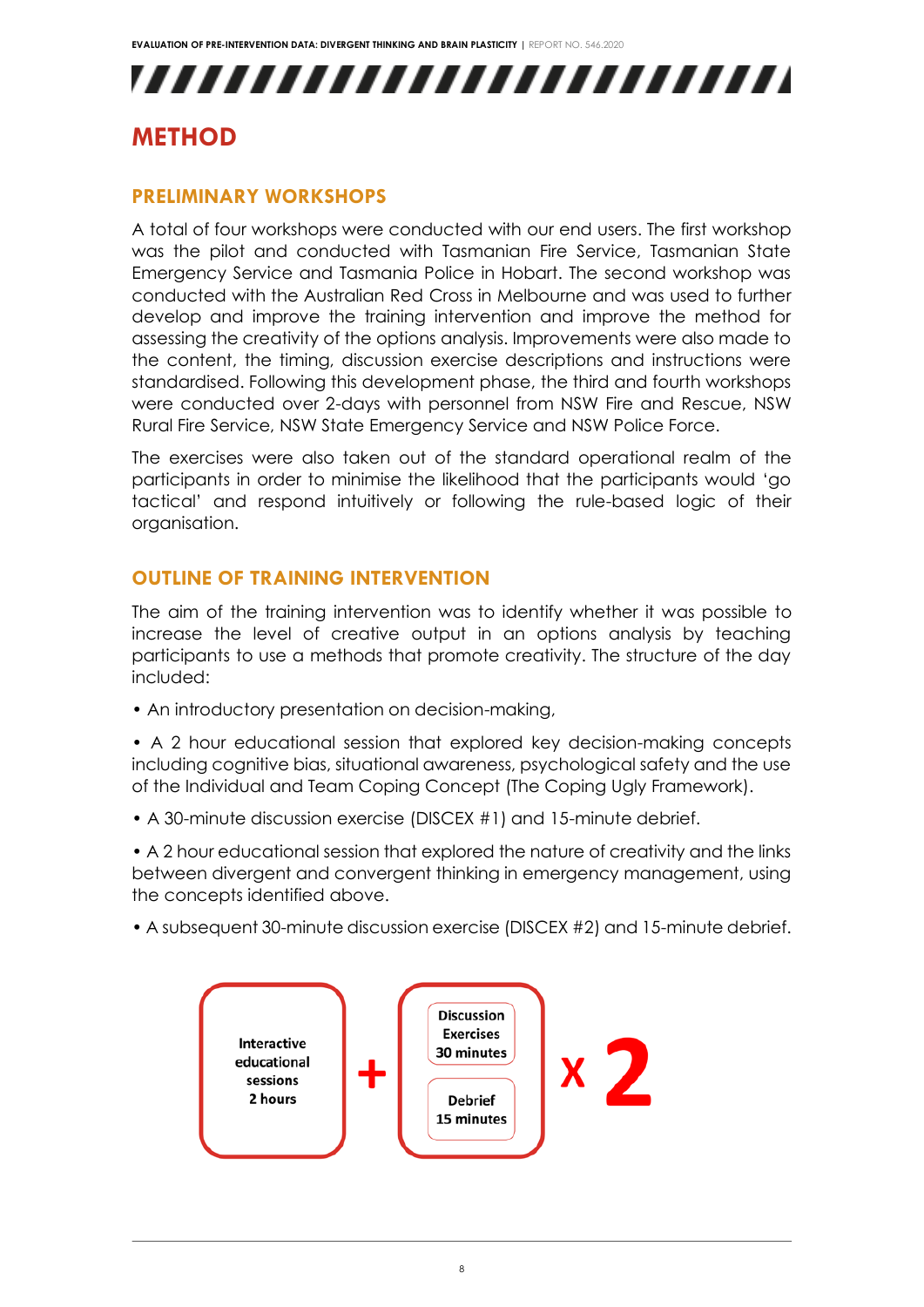### <span id="page-9-0"></span>**SUMMARY OF DISCEX #1**

A group of 27 personnel for your organisation are in the Kimberley region of Western Australia (WA) on a 4-wheel drive bus travelling between Fitzroy Crossing and Kununurra as part of a goodwill ambassador tour that your organisation is leading. Ten minutes ago, your organisation was informed by the local emergency services that there were reports that a bus had crashed on National Highway One in the Kimberley's. According to the information received by the 000 operator a member of the party from your organisation dialled 000 but only managed to state her organisations name and then say that a bus has crashed in the Kimberley's before the line went dead. The time is 1800 Australian Eastern Standard Time (AEST) on a Wednesday in mid-January.

The executive team at your organisation have requested that you provide them with an analysis of the options based on the existing intelligence, so they can provide a briefing to the board at 1830 local time.

### <span id="page-9-1"></span>**SUMMARY OF DISCEX #2**

A delegation of 30 personnel for your organisation are attending a conference in Hikkaduwa, a seaside resort town in southwestern Sri Lanka. You have just been informed by your respective organisation that an undersea earthquake has occurred approximately 2 hours ago with an epicentre off the southern coast of Sri Lanka with initial reports of a magnitude of approximately 8.5 on the Richter scale (the 2004 Indian Ocean tsunami measured 9.1). The tsunami buoys located in the region of southern Sri Lanka had failed and therefore no warning was provided to the population. The Department of Foreign Affairs and Trade (DFAT) are overwhelmed with requests for information due to the large number of Australian citizens currently in Sri Lanka at the commonwealth games in the capital Colombo. Your respective executive management teams have requested that you assemble a group to explore potential scenarios regarding the wellbeing of your personnel. The time is 1735 on Friday afternoon, 11 hours ahead of Coordinated Universal Time (UTC).

The executive team at your organisation have requested that you provide them with an analysis of the options based on the existing intelligence, so they can provide a briefing to the board at 1820 local time.

#### <span id="page-9-2"></span>**PARTICIPANTS AND MEASUREMENT**

The measurement of creativity was evaluated in the final two workshops that was conducted with 40 participants from our NSW end users. These participants were divided into 7 groups (4 on day one and 3 on day two) of approximately 6 persons (no group was larger than six or smaller than 5) and were later identified as groups 1 to 7.

The approach mimics key aspects of the Torrance Test, using four measures of creativity – fluency, originality, elaboration and flexibility. These measures are defined further below. For each of the groups a photograph was taken of the output from each discussion exercise at the end of the 30 minute time allocation. Each result was scored, and the raw scores are shown in Table One.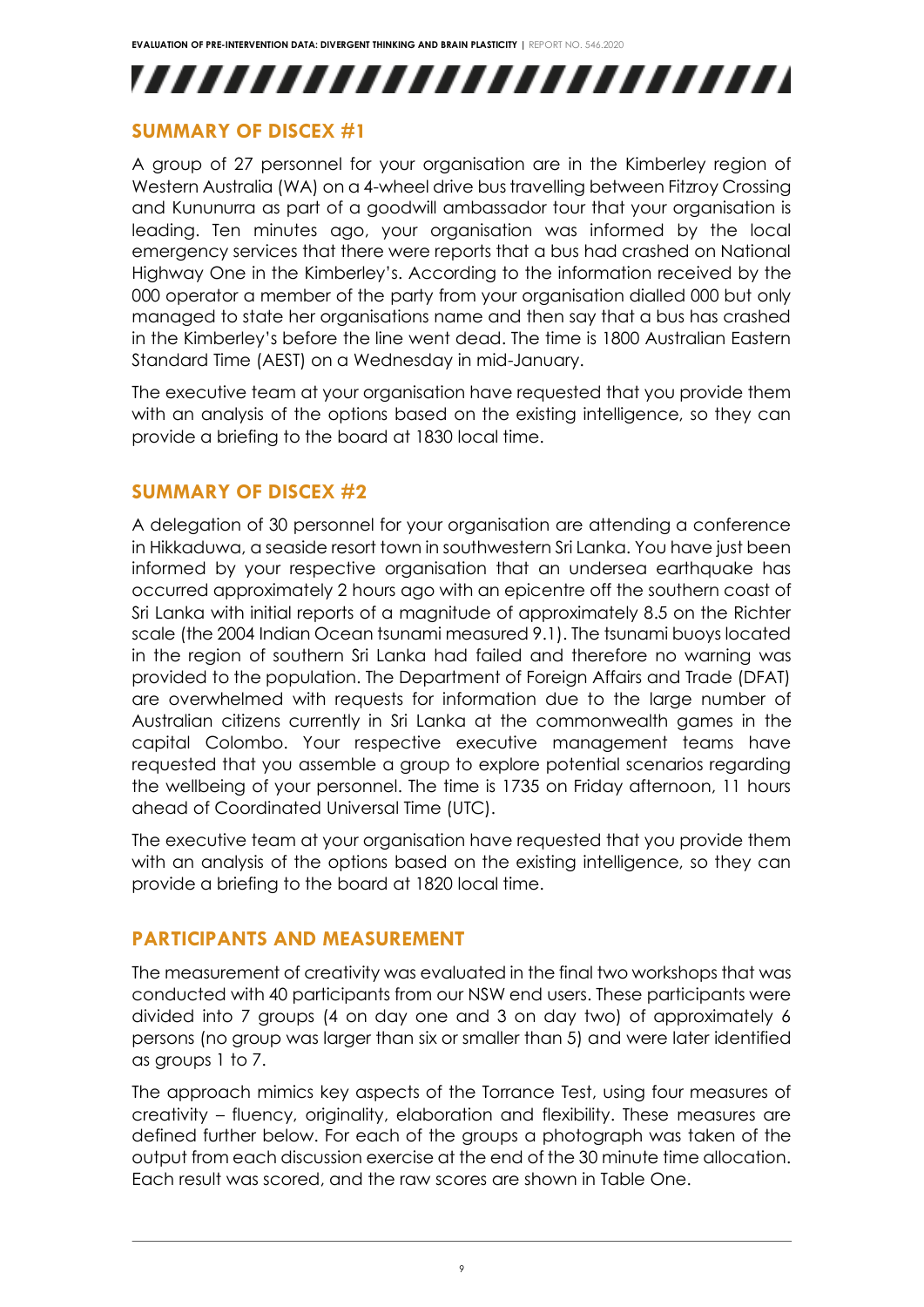### <span id="page-10-0"></span>**NORM REFERENCED MEASURES**

#### *1. Options Fluency*

Fluency is simply a count of pertinent responses, scored by reading each response and making a judgement as to whether the response is in fact relevant to the situation. Each relevant response is given 1 point.

#### *2. Options Originality*

Originality is the ability to produce ideas that are generally not produced, or ideas that are totally new or unique. The following table gives the common responses. If responses are found on this list then they score zero, all other responses are given one point each.

| <b>DISCEX</b> | <b>Common responses</b>                                                             |
|---------------|-------------------------------------------------------------------------------------|
|               | All employees were involved in the bus crash and are dead as a worst-case scenario. |
|               | There was a minor bus crash that did not involve any of our employees as best-case  |
|               | scenario.                                                                           |
| 2             | All employees were trapped by the tidal wave and subsequently drowned, and their    |
|               | bodies have been or are able to be recovered.                                       |
|               | No employees were within the impact zone of the tidal wave at the time.             |
|               | There was no tidal wave, so the event is a false alarm.                             |

#### *3. Options Elaboration*

Elaboration is the ability to embellish ideas with details. Two assumptions underlie the scoring on elaboration. The first is that the minimum and primary response is the basic 'option' developed. The second is that the imagination and exposition of detail is a function of the creative ability and is appropriately labelled 'elaboration'. 1 point is given for each elaboration of the options. Elaboration could include – use of assets, identification of outcomes or simulated sequences of events.

#### *4. Options Flexibility*

Flexibility is the ability to process information or objects in different ways, given the same stimulus. For this test flexibility relates to the evidence of consideration of adjusting the options depending on a range of dynamic variables that influence the hazard/incident in question. This could be wind changes for wild fires, influence of building-to-building ignition in urban fires; rainfall intensity in flood response or after-shocks in earthquakes. 1 point is given for each example of flexibility in the options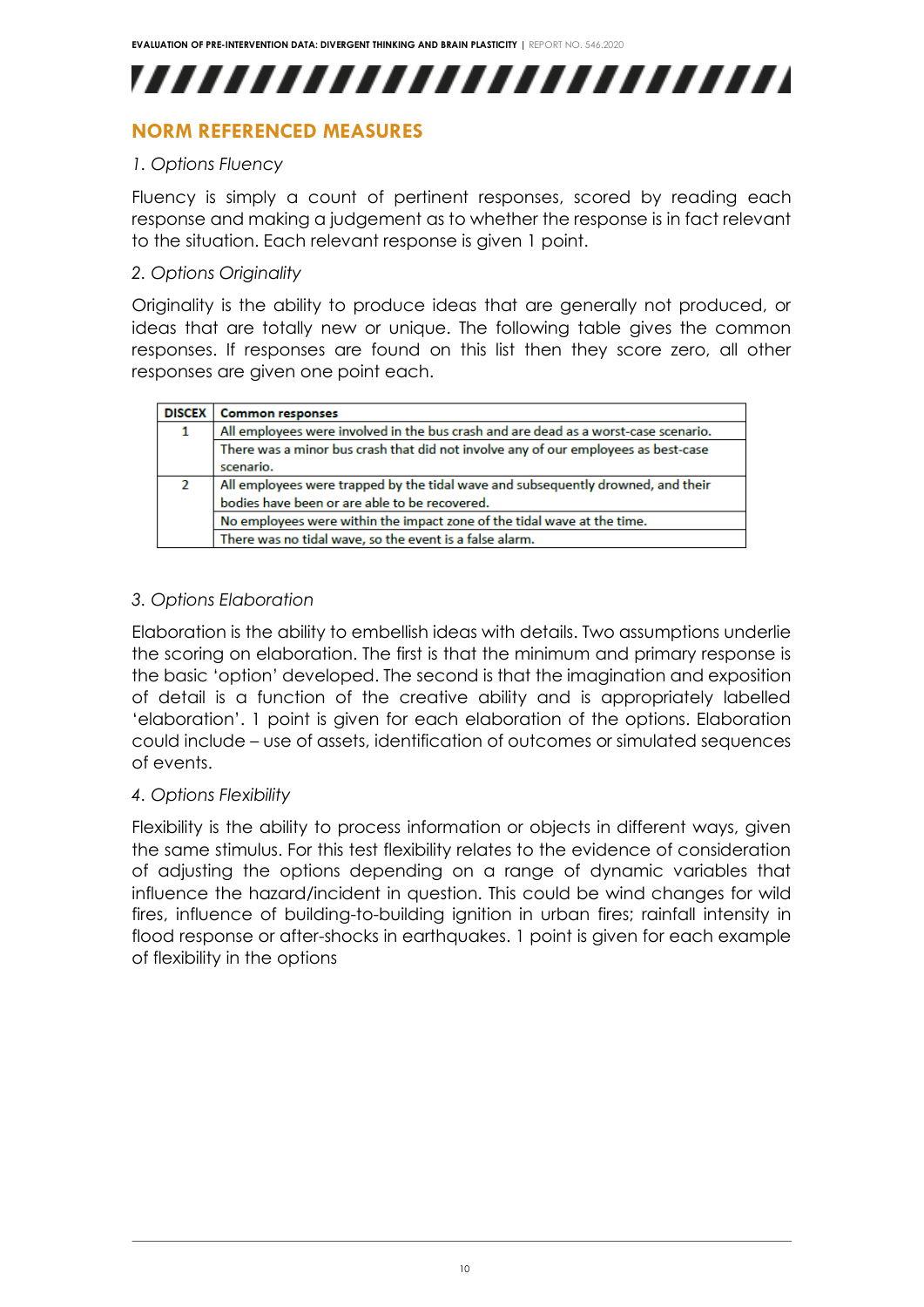### <span id="page-11-0"></span>**RESULTS**

#### Table One: Divergent Thinking Component Scores DISCEX #1

|         | <b>DISCEX 1</b> |             |             |             | <b>TOTAL</b> |
|---------|-----------------|-------------|-------------|-------------|--------------|
|         | <b>Fluency</b>  | Originality | Elaboration | Flexibility | <b>SCORE</b> |
| Group 1 |                 |             |             |             |              |
| Group 2 |                 |             |             |             |              |
| Group 3 |                 |             |             |             |              |
| Group 4 |                 |             |             |             |              |
| Group 5 |                 |             |             |             |              |
| Group 6 |                 |             |             |             |              |
| Group 7 |                 |             |             |             | 14           |

#### Table Two: Divergent Thinking Component Scores DISCEX #2

|         | <b>DISCEX 1</b> |             |             |             | <b>TOTAL</b> |
|---------|-----------------|-------------|-------------|-------------|--------------|
|         | <b>Fluency</b>  | Originality | Elaboration | Flexibility | <b>SCORE</b> |
| Group 1 |                 |             |             |             | 11           |
| Group 2 |                 |             |             |             |              |
| Group 3 |                 |             |             |             |              |
| Group 4 |                 |             | 10          |             | 13           |
| Group 5 |                 |             | 9           |             | 13           |
| Group 6 |                 |             | 6           |             | 10           |
| Group 7 |                 |             | 25          |             |              |

#### **Table Three: Summary Scores**

|         | <b>DISCEX 1</b> | <b>DISCEX 2</b> | <b>Difference</b> |  |
|---------|-----------------|-----------------|-------------------|--|
| Group 1 |                 | 11              | +6                |  |
| Group 2 | 6               |                 | $+3$              |  |
| Group 3 | 5               |                 | $+4$              |  |
| Group 4 | 5               | 12              | $+7$              |  |
| Group 5 | 6               | 13              | $+7$              |  |
| Group 6 | 6               | 10              | +4                |  |
| Group 7 | 14              | 27              | $+13$             |  |
|         |                 |                 |                   |  |

The two-tailed P value = 0.0025 for a paired t-test (t statistic =  $4.9897$ ; df =  $6$ ) The results indicate a significant difference between the scores in the two different DISCEX's.

The results also indicate that teams failed to demonstrate any degree of originality or flexibility as identified by the definitions of these criteria. They were able to create more options and elaborate to a greater degree on the intelligence provided to them in DISCEX 2 following the creativity training session.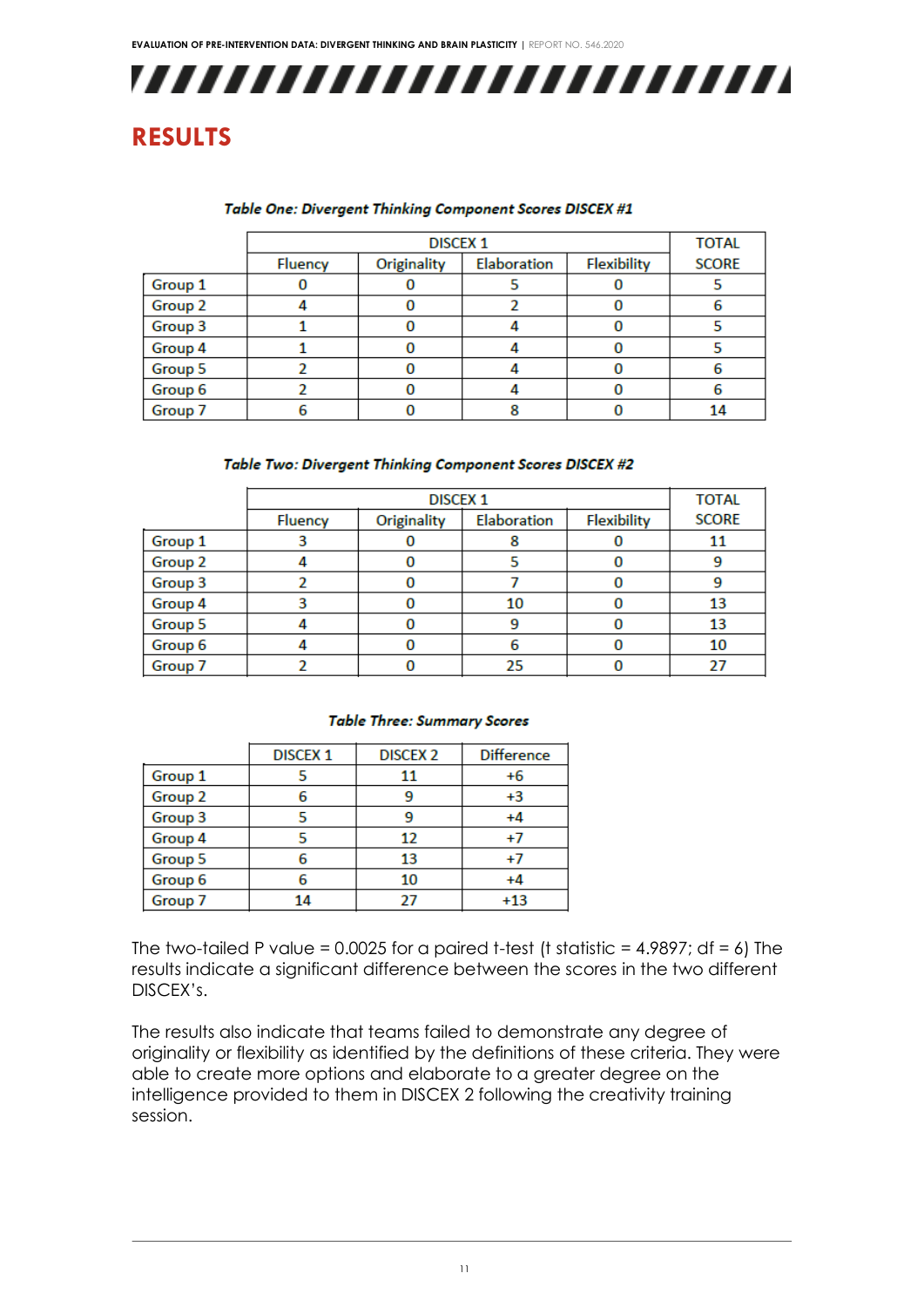### <span id="page-12-0"></span>**DISCUSSION AND CONCLUSIONS**

The results identified a significant difference between the overall Creativity Scores for the groups in the two DISCEX's. This suggests that the training session had some influence, improving the scores around fluency and elaboration. Teams showed no indications of originality or flexibility – and these results are discussed further below. Throughout the discussion we also identify the key limitations in the current method and identify opportunities for further improvement.

As indicated earlier, fluency is simply a count of pertinent responses, scored by reading each response and making a judgement as to whether the response is in fact relevant to the situation. This translates into the raw number of options a team considers. In the first DISCEX the majority of teams had 1-2 options. This may well be influenced by the nature of emergency management decision-making which sometimes focuses on the 'best' or most likely option or takes a dualistic approach of considering the best and worst case options. In the second DISCEX more teams used the concept that there was some type of 'spectrum' of options between the best and worst case and by exploring the spectrum they could elaborate more options, using different outcomes to articulate what those options were.

The other significant criteria that saw improvement between the two DISCEX's was elaboration. This was earlier defined as the ability to embellish ideas with details. Elaboration could include – use of assets, identification of outcomes or simulated sequences of events. In the current context, elaboration included identification of the complexity of impacts (e.g., a bus crash that included a significant proportion of the organisation's senior personnel may influence certain aspects of business continuity). The scenarios were specifically designed such that participants needed to 'step outside' their familiar emergency responders role to imagine being part of a private organisation that has different drivers and challenges. There may have been a learning effect associated with this between DISCEX 1 and DISCEX 2 that improved the results around elaboration.

None of the groups score on originality or flexibility during either of the DISCEX's. Originality is the ability to produce ideas that are generally not produced, or ideas that are totally new or unique. For example, the bus in DISCEX 1 might have found its way to a remote 5 Star resort after the air conditioner broke down, with personnel now enjoying cocktails by the pool. The scenario is fanciful, but the structures and processes of emergency services seem to restrict people from thinking too originally about these sorts of scenarios. There are also cultural impediments that require people to be 'realistic' and we suggest this factor also influences the originality of options outputs.

Flexibility is the ability to process information or objects in different ways, given the same stimulus. It is possible that we limited the flexibility through the types of information we provided. This information was written, and the written information included spatio-temporal intelligence. The typical way this information was processed included timelines and simple maps. Flexible approaches would have included the extension of the timelines into the future, the creation of more elaborate mapping, or some way of expressing who was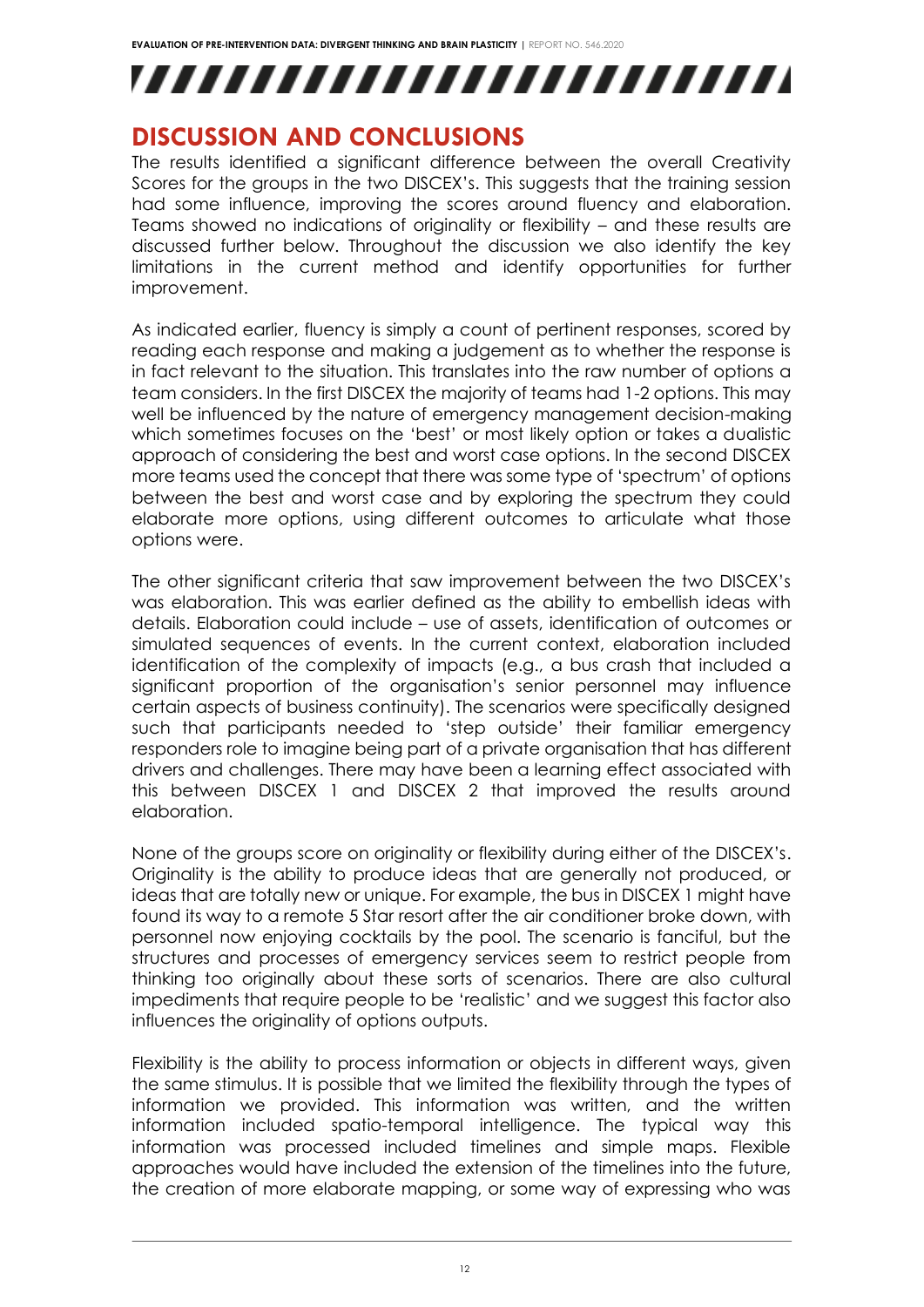absent/accounted for (such as an organisational chart). These tools could have been modified as dynamic influences like heat (in DISCEX 1) or aftershocks, further tidal waves (in DISCEX 2) were simulated to impact the situation.

This suggests we have more work to do to improve creativity on at least two of the four divergent thinking constructs. These results will be used to develop the utilisation products that flow from the research.